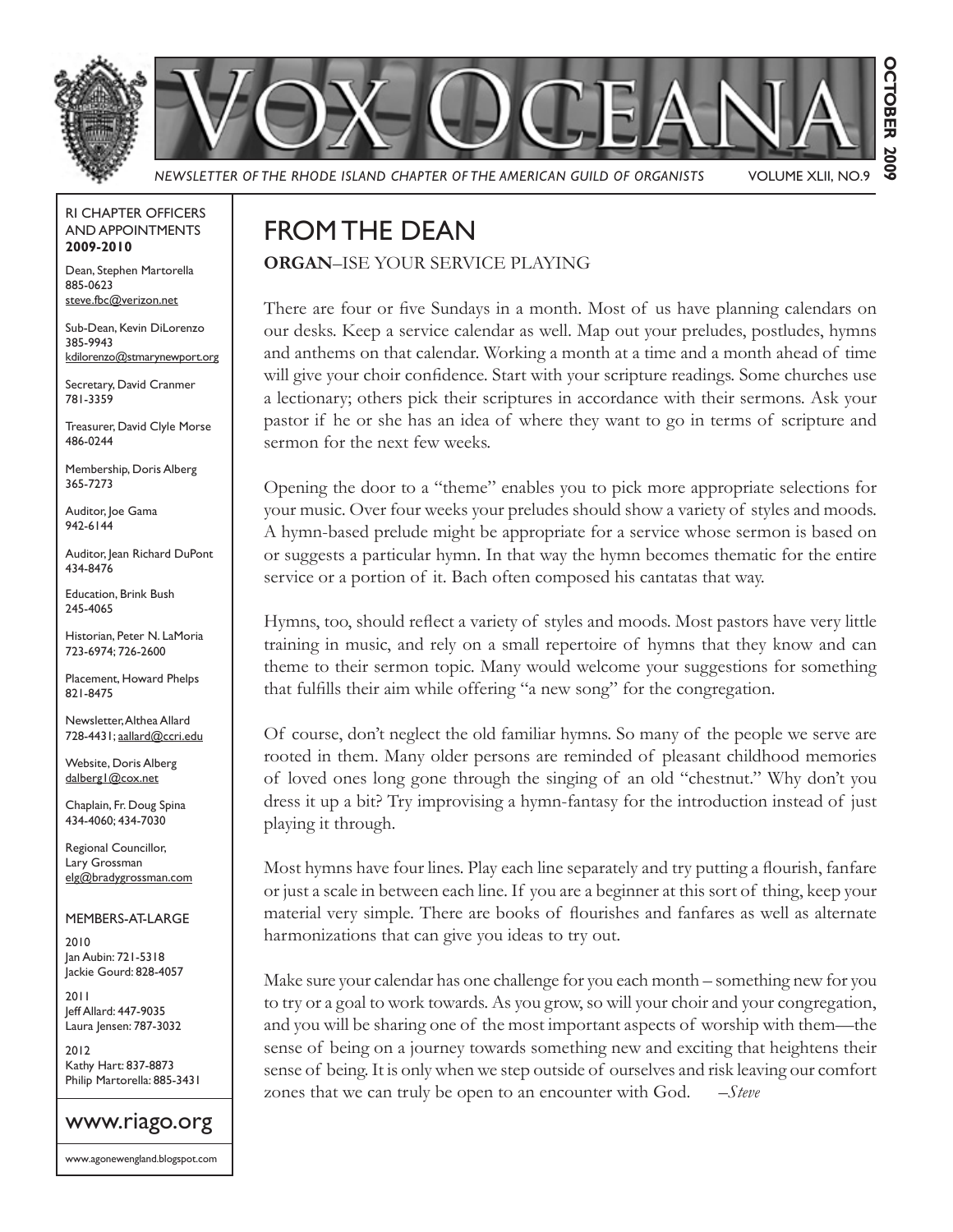## YOUR *RIAGO*CTOBER

#### **Sunday, October 4, 5:00 pm:**

The public is cordially invited to a special service of Evensong at St. Paul's Church, 55 Main Street, Wickford, The Parish and Youth Choirs of St. Paul's Church, **Philip Tierney**, Rector, and **Mark Steinbach**, DMA, director of music will be singing works of contemporary composers Gerald Near and David Hurd as well as 17th. c. German composer Heinrich Schütz. St. Paul's Choirs are affiliated with the Royal School of Church Music and are always welcoming new members. Contact Mark Steinbach, Director of Music, at 294-4357, ext. 106 for more information.

**Friday, October 9, 8:00 pm:** Join **Kevin DiLorenzo** and St Mary's choir accompanying their special guest **Emma Tobia** *(pictured)*  at St Mary's Church, 12 Williams Street, Newport. Ms. Tobia will sing classical Gaelic songs from her latest album and a selection of famous Ave Maria settings.



#### **Monday October 12, 8:00 pm:**

**Stephen Martorella** will be appearing as piano soloist with the Rhode Island College Symphony in a performance of Vincent D'Indy's haunting Symphonie on a French Mountain Air. Sapinsley Hall in the Nazarian Center. Tickets are \$10. Box Office 456-8144 or at http://www.ric.edu/mtd

#### **Sunday, October 25, 7:00 pm:**

The vibrant and pulsating excitement of the **Africa Children's Choir** can be heard in concert at St. James Episcopal Church, 24 Hamlet Avenue, Woonsocket. A free will offering for the choir will be taken at the concert. 401-762-2222.

#### **Saturday, October 31, Midnight:**

Sayles Hall, Brown University, Providence. **Mark Steinbach**, Brown University Organist will perform works of Bach, Gounod, Schumann and others. Free admission. Come in Costume!

## EVENTS

#### **Saturday, November 7, 4:00 pm:**

Organ recital at St. Luke's Episcopal Church, Peirce St., East Greenwich. **Jason Roberts** will perform on the Karl Wilhelm Organ as part of the 175th anniversary of the church. The tracker organ was installed in 1989 by Mr. Wilhelm, who will be present at this concert. Jason Roberts is Organist and Choirmaster at St. James's Episcopal Church in West Hartford, Connecticut. A graduate of Rice University and the Yale Institute of Sacred Music, he studied with Clyde Holloway and Martin Jean. Mr. Roberts is currently a Doctoral candidate at the Manhattan School of Music, where he studies with McNeil Robinson. He has given recitals at the Brick Presbyterian Church in New York City, Trinity College in Hartford, and Mercer University in Mercer Georgia. He is winner of the 2005 Albert Schweitzer Organ Competition USA. Free. Reception follows. Handicap accessible. Ample parking.

## NEWPORT BAROQUE PRESENTS

**Audrey Cienniwa** plays the complete Bach Cello Suites on **Saturday, November 7** in the Hawes Room at Trinity Church, One Queen Anne Square, Newport, RI. Handicapped accessible. For tickets and all other information: www.newportbaroque.org, 401-855-3096.

#### **November 7th: 3:30PM: Suites I, IV, V 7:30PM: Suites II, III, VI**

Each concert: \$25 General Admission (\$22.50 online) \$22.50 Students/Seniors/Military \$10 Ages 6-18

Both concerts: \$30 General Admission (\$25 online)

## CALLING ALL VOICES!

Join the St. Paul's Parish Choir. Make great friends making great music! Come sing Mozart's Coronation Mass! Rehearsals: Thursday's 7:30 to 9:30pm; Sundays 8:55am. Services Sundays 9:30 am. For more information please contact Mark Steinbach, DMA at 294-4357 x 106. St. Paul's Episcopal Church, 55 Main St., Wickford, RI.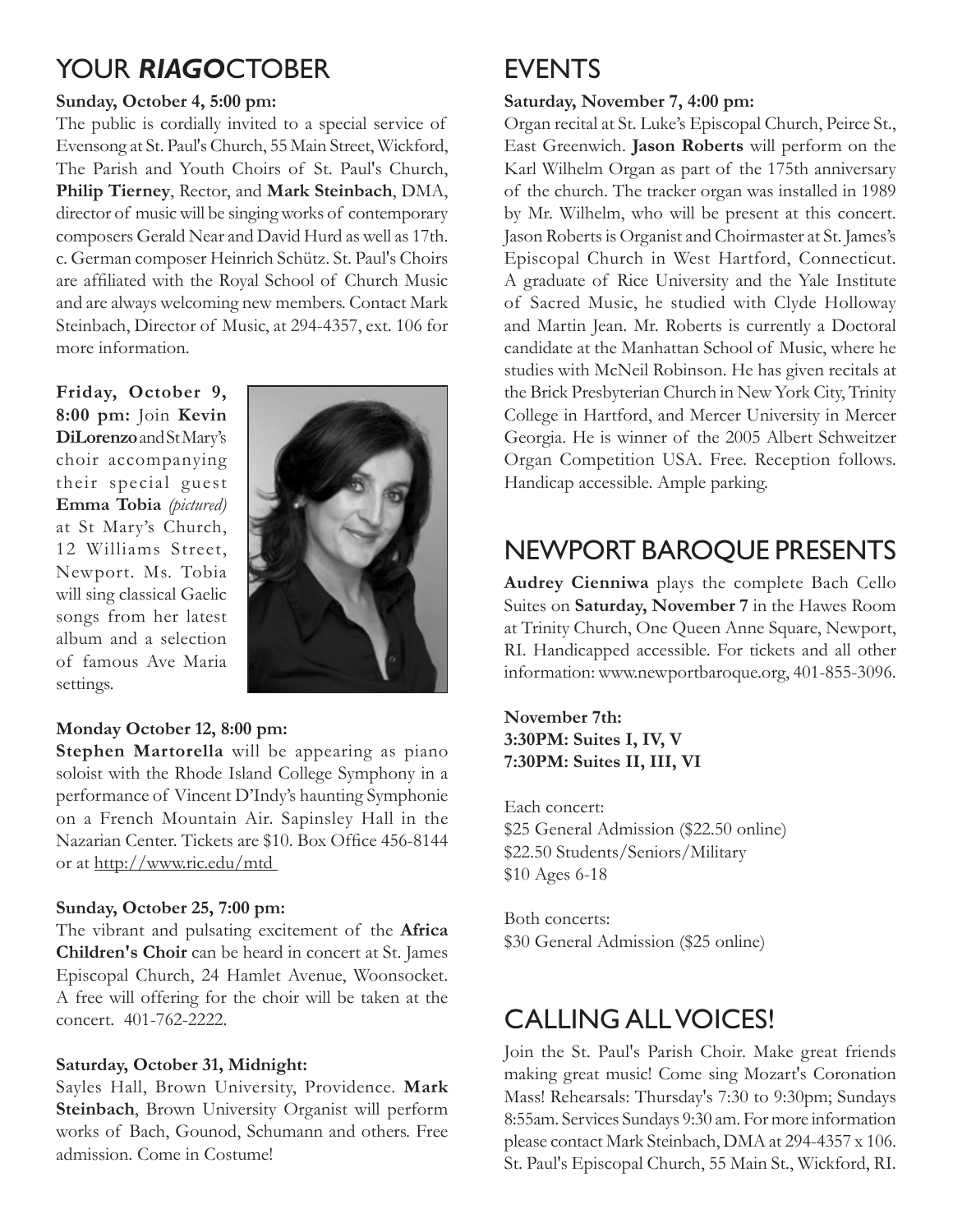

## ACDA PARTNERING WITH AGO FOR DIVISIONAL CONFERENCE

Breaking new ground, the American Guild of Organists (AGO) and the American Choral Directors Association (ACDA) are working in cooperation to make the *ACDA Eastern Divisional Conference* in Philadelphia, February 11–13, 2010, a magnificent experience for both organizations. ACDA is extending its discounted ACDA member registration rate to AGO members attending the winter conference in Philadelphia. This will allow AGO members to attend the three-day conference while enjoying financial savings on registration rates.

Conference presenters will include Helmut Rilling, Helen Kemp, and ACDA Executive Director Timothy Sharp, along with the *Conspirare* choral ensemble from Austin, Tex., and choirs from Temple University and Westminster Choir College. Several honor choirs also will be performing.

Of particular interest to AGO members is the first-ever **United in Praise Festival Chorus**, which will draw its members from select church and synagogue choirs in the ACDA Eastern Division states (Maryland, Delaware, New Jersey, Pennsylvania, New York, Massachusetts, Maine, Connecticut, Vermont, New Hampshire, Rhode Island, and the District of Columbia). This 200-voice choir will be presented in worship at the United in Praise Interfaith Worship Service on Friday, February 12, at 5:00 p.m., at the First Baptist Church of Philadelphia. After a day of rehearsals with **Craig Courtney**, noted American composer of sacred music and editor for Beckenhorst Press, the chorus will be ready for a major role in the service.

AGO members are invited to recommend this opportunity to their choirs. There are high expectations for the singers; the music will be uplifting and of varying styles, satisfying the desire for quality and for inspiration. For more information, please visit the ACDA Eastern Division website at www.acdaeast.org and click on United in Praise Festival Chorus. There you will find detailed information and application forms.

**Please note: space is limited to 200 singers for the Festival Chorus.** The postmark deadline for application is October 1, 2009.

For further information, please e-mail Ken Steele, Chairman, Music in Worship Repertoire and Standards, ACDA Eastern Division, at krsteele45@comcast.net with "Festival Chorus" in the subject line.

*From AGO Committee on Professional Networking and Public Relations, Margaret Evans, DMA, Director. John Walker, FAGO, Vice President pnpr@agohq.org.*

## MEMBER HIGHLIGHT

Many of our RIAGO members in addition to playing church services are professionally engaged in recitals here in Rhode Island and beyond! This month we are highlighting **Brink Bush**, one of our most active



recitalists. Many of you heard him premiere his *Variations on a Theme of Paganini* (the famous *Caprice #24*) earlier this year at St. John's.

Brink has also appeared this summer on the massive organ at the Ocean Grove New Jersey Great Auditorium "Organ-Fest 101 By The

Sea" and at a recital at St Paul's Memorial Church in Charlottesville, Virginia in a recital honoring William A Little, author, scholar and organist. Mr. Little will shortly be releasing his new book *Mendelssohn and the Organ* which will be available from Oxford University Press.

Mr. Bush will be performing on Sunday, October 18 at Federated Church of Hyannis, 320 Main Street, Hyannis on Cape Cod at 4:00 pm and again on Sunday, November 1 at St Bridget Church, 80 Main Street, Manchester, Connecticut.

We believe all our members should be highlighted, so... send your information and photos to the Dean at steve.fbc@verizon.net or submit your programs to Althea by the 20th of any month to be listed in the next month's newsletter. aallard@ccri.edu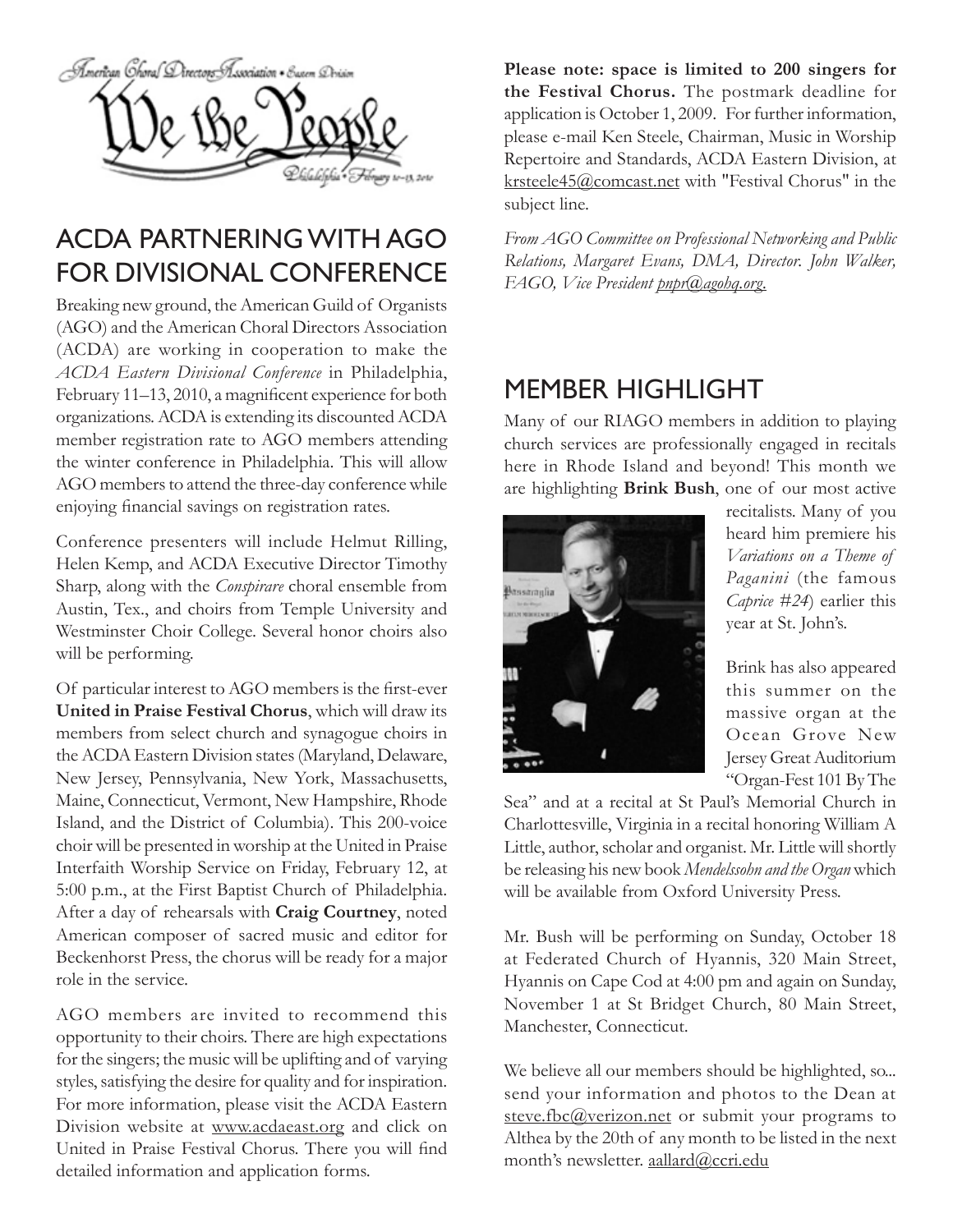## MEMBER UPDATE

Directory changes: **Justin Kisch** has a new address: 3395 Pawtucket Ave, Apt. 2, Riverside, RI 02915.

## MUSIC OF RHODE ISLAND

The Rhode Island Pipes CD features Rhode Island organists playing noteworthy Rhode Island instruments. Only \$18.50! See performer and venue details online at www.riago.org. Contact Julie Tagen to order.



**O**

**C**

**T**

**O**

**B**

**E**

**R**

**2**

**0**

**0**

**9**



**#0940 - Verizon Virtuosity -** Todd Wilson, Hector Olivera and Gillian Weir play the Fred J. Cooper Memorial Organ (by Dobson) at the Kimmel Center for the Performing Arts in Philadelphia.

**#0941 - Fireworks and Dreams**  music and conversation featuring internationally touring British recitalist Christopher Herrick, in celebration of his 40th anniversary as a recording artist.

**#0942 - Pipedreams Live! in Rochester**  performances by students and faculty of the Eastman School of Music during a remarkably popular and successful weekend organ festival.

**#0943 - Austria Revisited -** some musical memories featuring artists and instruments enjoyed during the 2009 Pipedreams Tour.

From American Public Media, *Pipedreams®* is public radio's weekly program dedicated to the artistry of the pipe organ. Host Michael Barone's celebration of the "king of instruments" is heard on stations nationwide. Visit www.pipedreams. org to locate a broadcast station in your area.

## SUBSTITUTE LISTINGS

REPORT ANY CHANGES TO HOWARD PHELPS

#### AVAILABLE SUNDAYS

Clarke, Margaret: 401-726-4128 (all) Gage, Christopher: 401-632-1863 (all) Larkin, Brian: 401-272-8318 (all) Lide, Mary Jane: 401-714-0011 (all) Norton-Jackson, Diana: 401-783-0402 (no RC/weddings, \$150 min.) Phelps, Howard: 401-821-8475 (no RC) Westhaver, Verna: 401-683-2636 (all, interim) Wiant, William: 401-683-3178 (all, weddings/funerals)

#### NOT AVAILABLE SUNDAYS

Allard, Jeff: 401-447-9035 (funerals) Boucher, Paul: 401-837-4802 (weddings, funerals, including RC) Bush, Brink: 401-245-4065 (weddings, funerals) Cienniwa, Paul: 508-676-8483 (\$150 min) Conboy, Lois: 401-658-3838 Hart, Kathy: 401-837-8873 (weddings, funerals, accompanist) Johnson, Mark D.: 401-996-9796 (no weddings; \$150 funerals) Martorella, Philip: 401-885-3431 (weddings, funerals) Morse, David: 401-486-0244 (no Sunday AM) Nicholson, Nancy: 401-521-9097 (no Sunday AM) Nolan, Robert: 401-884-7172 (weddings, funerals, non-Sun. services) Rankin, Jane B.: 401-884-0669 (funerals) Sobaje, Martha: 401-626-0099 (weddings, funerals, no RC) Tagen, Julie: 401-885-7438 (weddings,funerals) Teitelbaum, Kajsa: 401-965-3304 (Org./Soloist-weddings, funerals) Yoreo, Dorothy: 401-246-1223 (all)

## PLACEMENT LISTING

*Contact Howard Phelps (821-8475) for more information.*

There are currently no placement listings.

#### **SUBMISSIONS**

Deadline: 20th of each month

- Submissions: Send Word or Text files to aallard@ccri.edu or to Althea Allard, 166 Suffolk Ave., Pawtucket, RI 02861.
- Advertising: Word doc, PDF (print ready), JPG (high resolution), TIFF, or EPS. All files should be grayscale at 300 dpi resolution. Email to camacphee@gmail.com.

#### ADVERTISING RATES

- 1/4-page ad (3.5"W x 5"H): \$18
- 1/8-page ad (3.5"W x 2.5"H): \$10
- Flyers you provide (for RIAGO members): \$10
- Make checks out to RIAGO and mail to Althea Allard by the 20th.